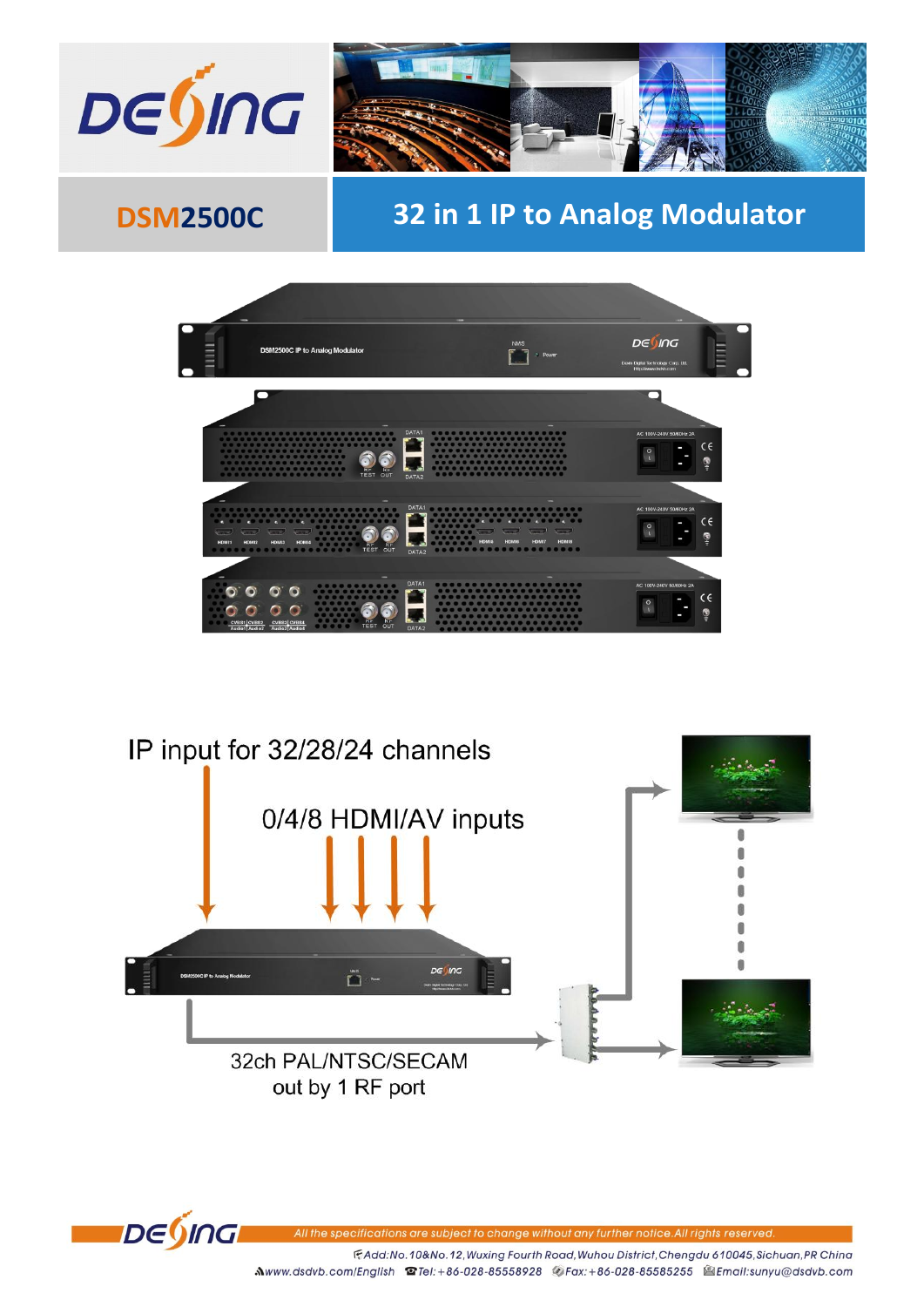# **OSD (Logo/Caption) Insertion**



### **Key Features**

- **1U chassis, high density to save shipping cost**
- **Support to convert 32 IP channels (or 4 HDMI/AV+28 IP channels, or 8 HDMI/AV+24 IP**

#### **channels) to analog RF out**

- **Support OSD (Logo and Caption) insertion for each channel, easy operation**
- $\bullet$  Suport CC/Subtitle/Teletext
- **•** Support BISS De-scrambling
- Support program info modify, multiple audio select  $\bullet$
- **2 GE ports (max 64 IP input over MPTS/SPTS), Max 840Mbps for each GE input**
- **Support HEVC/H.265, H.264/AVC, MPEG-2 TS Decoding**
- **32 standard PAL or NTSC or SECAM TV programs output via 32 non-adjacent or adjacent**

#### **carriers output within 400MHz**

- **Redundancy power supply for option**
- **Support Web-based Network management**

### **Specifications**

| <b>Input</b>      | Interface/rate            | 32 IP (or 4 HDMI/AV+28 IP, or 8 HDMI/AV+24 $\parallel$ |
|-------------------|---------------------------|--------------------------------------------------------|
|                   |                           | $IP$ ) input                                           |
|                   |                           | 2 GE ports (max 64 IP input)                           |
|                   |                           | Max 840Mbps for each GE input                          |
|                   | <b>Stream</b>             | UDP, UDP / RTP, 1-7 packets (SPTS/MPTS)                |
|                   | <b>Transport Protocol</b> | UDP/RTP, unicast and multicast, IGMP V2/V3             |
|                   | Packet Length             | 188 / 204 Bytes                                        |
| <b>Decoding</b>   | Video                     | HEVC/H.265, H.264/AVC, MPEG-2                          |
| <b>Parameters</b> | Audio                     | MPEG-1/2 Layer 1/2, (HE-)AAC, AC3                      |



ations are subject to change without any further notice. All rights reserved.

FAdd:No.10&No.12, Wuxing Fourth Road, Wuhou District, Chengdu 610045, Sichuan, PR China Mwww.dsdvb.com/English @Tel:+86-028-85558928 @Fax:+86-028-85585255 @Email:sunyu@dsdvb.com